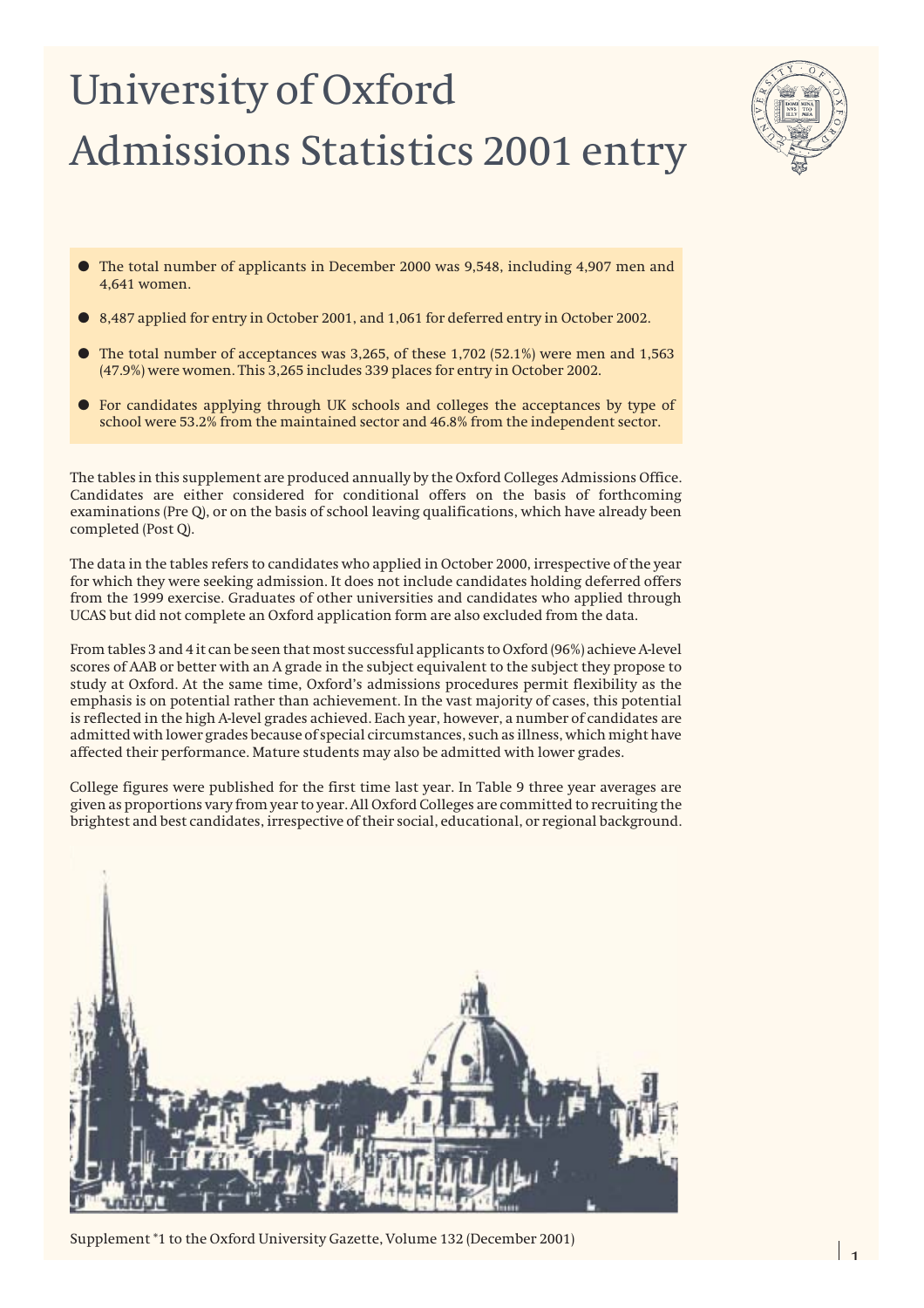### Table 1 Type of school and application route

| Year of application (October) |       | 2000   | 2000  |       | 1999  |       | 1998  |       |
|-------------------------------|-------|--------|-------|-------|-------|-------|-------|-------|
| <i>Applications</i>           | Pre O | Post Q | Total | %     | Total | %     | Total | %     |
| Maintained                    | 4.205 | 192    | 4.397 | 46.0  | 4.378 | 46.9  | 4.177 | 44.4  |
| Independent                   | 3,233 | 440    | 3.673 | 38.5  | 3.474 | 37.2  | 3.788 | 40.3  |
| <b>Others</b>                 | 1.049 | 429    | 1.478 | 15.5  | 1.488 | 15.9  | 1.440 | 15.3  |
| Total                         | 8,487 | 1.061  | 9.548 | 100.0 | 9.340 | 100.0 | 9.405 | 100.0 |

| Year of applicatio@ctober) |       | 2000   | 2000  |       | 1999  |       | 1998  |               |
|----------------------------|-------|--------|-------|-------|-------|-------|-------|---------------|
| Acceptances                | Pre O | Post Q | Total | $\%$  | Total | %     | Total | $\frac{0}{0}$ |
| Maintained                 | 1,488 | 87     | 1.575 | 48.2  | 1.519 | 47.2  | 1.445 | 44.6          |
| Independent                | 1.179 | 209    | 1.388 | 42.5  | 1.410 | 43.8  | 1.535 | 47.4          |
| <b>Others</b>              | 187   | 115    | 302   | 9.3   | 292   | 9.0   | 259   | 8.0           |
| Total                      | 2.854 | 411    | 3.265 | 100.0 | 3,221 | 100.0 | 3.239 | 100.0         |

### Table 1a Success rate by type of school

| Year of application (October) | 2000 | 1999 | 1998          |  |
|-------------------------------|------|------|---------------|--|
|                               | $\%$ | $\%$ | $\frac{0}{0}$ |  |
| Maintained                    | 35.8 | 34.7 | 34.6          |  |
| Independent                   | 37.8 | 40.6 | 40.5          |  |
| <b>Others</b>                 | 20.4 | 19.6 | 18.0          |  |
| Total:                        | 34.2 | 34.5 | 34.4          |  |

### Table 1b Success rate by application route

| Year of application(October) | 2000 | 1999 | 1998 |  |
|------------------------------|------|------|------|--|
|                              | $\%$ | $\%$ | $\%$ |  |
| Pre Q                        | 33.6 | 33.9 | 33.8 |  |
| Post Q                       | 38.7 | 39.4 | 39.0 |  |
| Total                        | 34.2 | 34.5 | 34.4 |  |



Success rates (per cent) by type of school, year of application: 2000



Success rates (per cent) by application route, year of application: 2000



 $\overline{2}$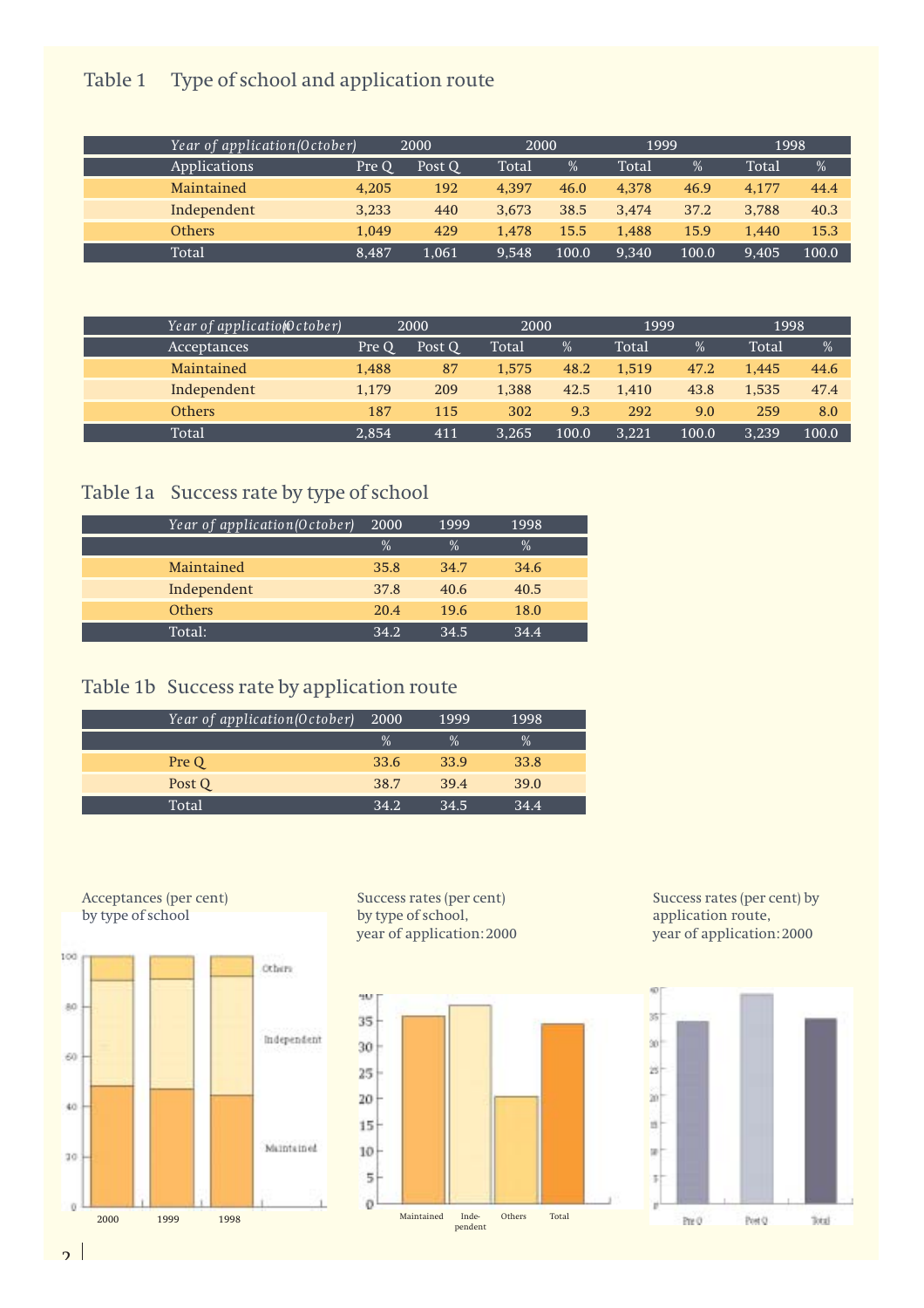Table 2 Number and percentage of applications and acceptances of candidates by region of domicile for 2001 entry

|                       |                     |                     |                |             |                | Total number of   |
|-----------------------|---------------------|---------------------|----------------|-------------|----------------|-------------------|
|                       | candidates accepted |                     |                |             |                |                   |
|                       |                     | <b>Applications</b> |                | Acceptances |                | through UCAS 2000 |
| Region of school      | N <sub>o</sub>      | %                   | N <sub>o</sub> | %           | N <sub>o</sub> | $\%$              |
| North-East            | 173                 | 1.8                 | 83             | 2.6         | 10,420         | 3.3               |
| North-West            | 819                 | 8.6                 | 326            | 10.0        | 31,597         | 10.1              |
| Yorkshire & Humbs     | 430                 | 4.5                 | 176            | 5.4         | 20,564         | 6.6               |
| <b>East Midlands</b>  | 347                 | 3.6                 | 143            | 4.4         | 17,802         | 5.7               |
| <b>West Midlands</b>  | 648                 | 6.8                 | 216            | 6.6         | 23,572         | 7.6               |
| Eastern               | 664                 | 7.0                 | 231            | 7.1         | 23,404         | 7.5               |
| <b>Greater London</b> | 1,580               | 16.6                | 573            | 17.5        | 42,680         | 13.7              |
| South East            | 1,692               | 17.7                | 653            | 20.0        | 39.932         | 12.8              |
| South West            | 874                 | 9.2                 | 308            | 9.4         | 23,265         | 7.5               |
| Wales                 | 462                 | 4.8                 | 151            | 4.6         | 13,325         | 4.3               |
| Scotland              | 195                 | 2.0                 | 65             | 2.0         | 24,876         | 8.0               |
| Northern Ireland      | 113                 | 1.2                 | 39             | 1.2         | 10,372         | 3.3               |
| <b>Overseas</b>       | 1,551               | 16.2                | 301            | 9.2         | 29,826         | 9.6               |
| <b>TOTAL</b>          | 9,548               | 100.0               | 3,265          | 100.0       | 311,635        | 100.0             |



 $\vert$  2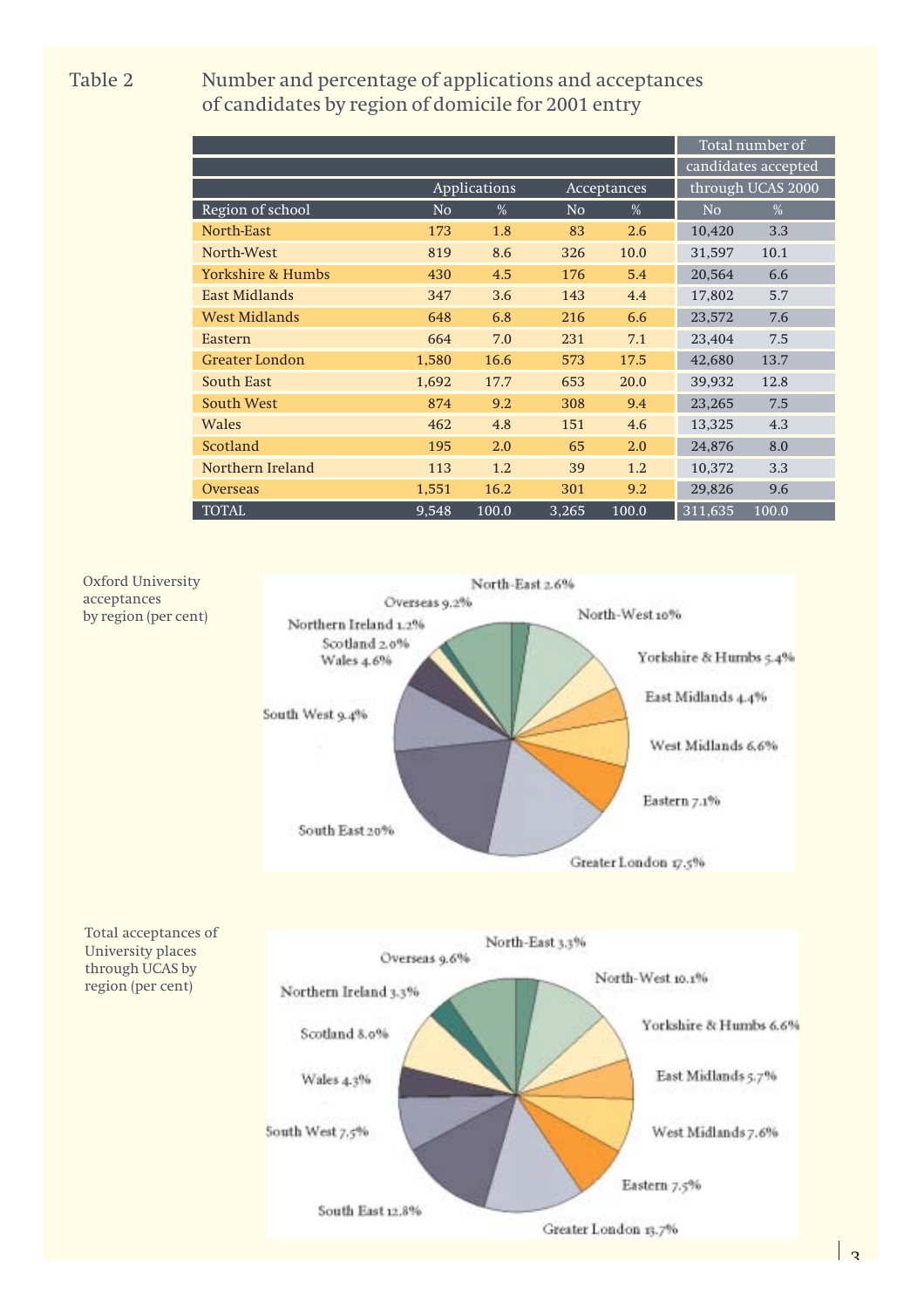#### Table 3 A-Level scores of Post Q acceptances and scores required by Pre Q candidates holding offers for 2001 entry

|                    | Scores of      | Scores required     |
|--------------------|----------------|---------------------|
| <b>UCAS</b>        | Post Q         | by Pre Q Candidates |
| Score              | Acceptances    | holding offers      |
| 30 and over        | 279            | 872                 |
| 28                 | 38             | 2,008               |
| 26                 | 14             | 42                  |
| 24                 | 3              | 14                  |
| 22                 | $\Omega$       | $\overline{0}$      |
| 20                 | $1\,$          | $\mathbf{0}$        |
| 18                 | $\mathbf{0}$   | $\Omega$            |
| 16                 | $\mathbf{0}$   | $\mathbf{0}$        |
| 14                 | $\mathbf{1}$   | 6                   |
| 12                 | $\overline{0}$ | $\boldsymbol{0}$    |
| 10                 | $\mathbf{0}$   | $\theta$            |
| Below 10           | $\mathbf{0}$   | $\boldsymbol{0}$    |
| Total              | 336            | 2,942               |
| 2(EE)              | $\mathbf{0}$   | 12                  |
| Two As             | 3              | 85                  |
| Total:             | Post Q<br>339  | 3,039<br>Pre Q      |
| Other Quals/Offers | 69             | 276                 |
| Total:             | 408            | 3,315               |
|                    |                |                     |

The A level scoring system s as follows: level grade:  $= 10$  $= 8$  $= 6$  $= 4$  $= 2$ AS level grade:  $= 5$  $= 4$  $= 3$  $= 2$  $= 1$ 

### Table 3a Details of other Pre Q qualifications

| Type of Qualification                        | no of      |
|----------------------------------------------|------------|
|                                              | candidates |
| International Baccalaureate                  | 79         |
| Scottish (CSYS, Advanced Highers or Highers) | 42.        |
| French Baccalaureate                         | 8          |
| Abitur                                       | 22.        |
| European Baccalaureate                       | 11         |
| <b>Irish Highers</b>                         | 5          |
| Other                                        | 109        |
| Total                                        | 276        |

Distribution of scores of Post Q acceptances



Scores required by successful Pre Q candidates holding offers

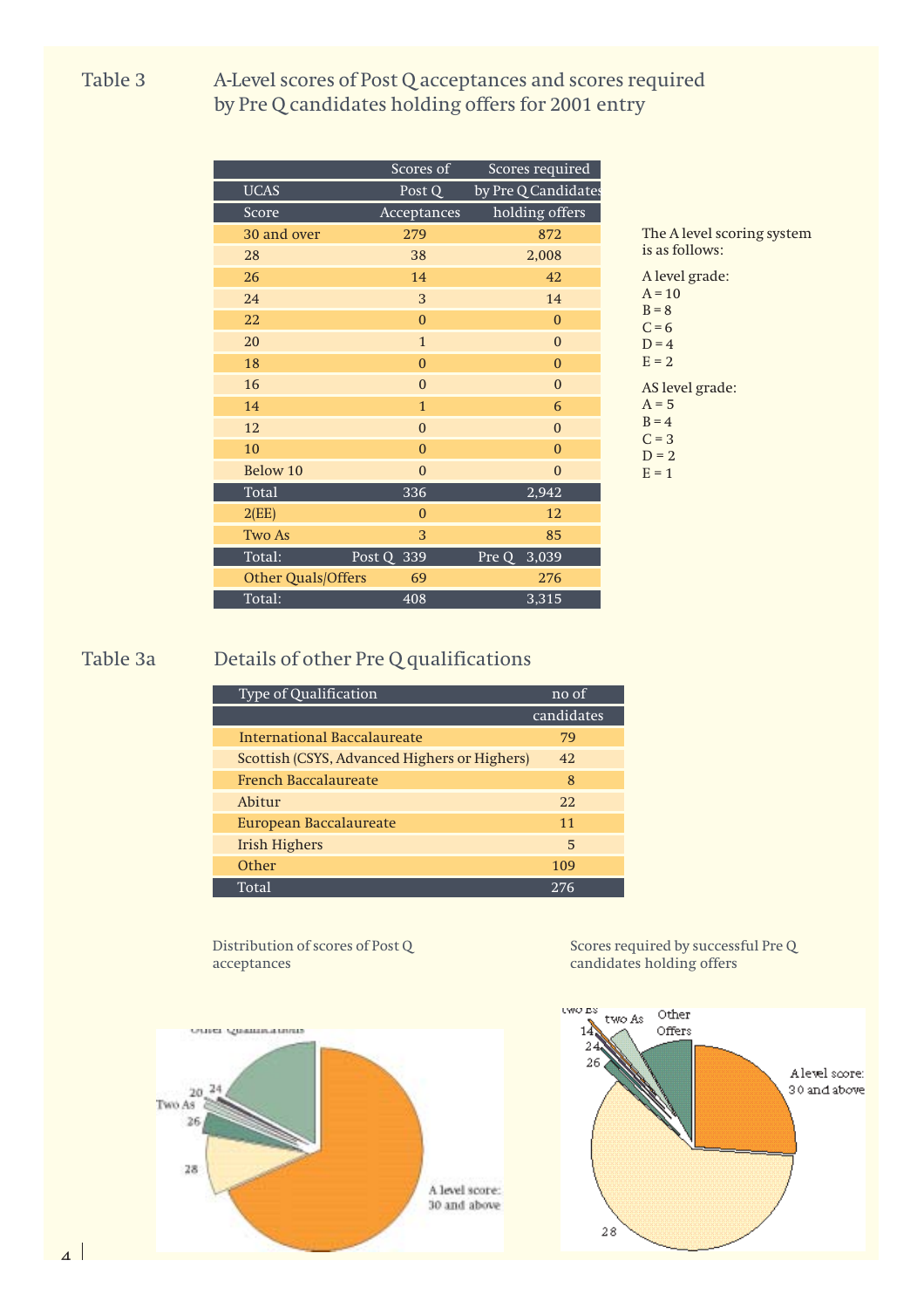#### Table 4 2001 Entry by A-level score

The table below gives the A-level scores achieved by those students who entered Oxford in October 2001. 3,009 of the new entrants held qualifications in three A-level subjects. 341 had completed their A levels before they applied, the remaining 2,668 were offered places before taking A levels in the summer of 2001.

|                  | Post Q           |              | Pre Q          |       | Total 2001 entry |              |
|------------------|------------------|--------------|----------------|-------|------------------|--------------|
| A-level Score    | Total            | $\%$         | Total          | $\%$  | Total            | %            |
| <b>AAA</b><br>30 | 264              | 77.4         | 2,126          | 79.7  | 2,390            | 79.4         |
| 28               | 59               | 17.3         | 429            | 16.1  | 488              | 16.2         |
| 26               | 13               | 3.8          | 92             | 3.4   | 105              | 3.5          |
| 24               | $\overline{4}$   | 1.1          | 15             | 0.6   | 19               | 0.6          |
| 22               | $\mathbf{1}$     | 0.3          | 5 <sup>5</sup> | 0.2   | 6                | 0.2          |
| 20               | $\mathbf{0}$     | $\mathbf{0}$ | $\mathbf{0}$   | 0.0   | $\mathbf{0}$     | $\mathbf{0}$ |
| 18               | $\bf{0}$         |              | $\mathbf{1}$   |       | $\mathbf{1}$     |              |
| 16               | $\mathbf{0}$     |              | $\mathbf{0}$   |       | $\boldsymbol{0}$ |              |
| 14               | $\mathbf{0}$     | $\mathbf{0}$ | $\mathbf{0}$   | 0.04  | $\mathbf{0}$     | 0.03         |
| 12               | $\mathbf{0}$     |              | $\mathbf{0}$   |       | $\boldsymbol{0}$ |              |
| Below 12         | $\boldsymbol{0}$ |              | $\mathbf{0}$   |       | $\mathbf{0}$     |              |
|                  | 341              | 100.0        | 2,668          | 100.0 | 3,009            | 100.0        |

### Table 5 Number and percentage of acceptances by GCE Examination Board<sup>1</sup>

|                          |       | <b>Total A level</b>           |                      |               |  |  |  |  |
|--------------------------|-------|--------------------------------|----------------------|---------------|--|--|--|--|
|                          |       | candidates 2001<br>Acceptances |                      |               |  |  |  |  |
| <b>Examination Board</b> | No.   | $\frac{0}{2}$                  | No.                  | $\frac{0}{0}$ |  |  |  |  |
| Oxford and Cambridge     | 1,090 | 36.6                           | 143,655              | 29.5          |  |  |  |  |
| <b>Edexcel</b>           | 885   | 29.7                           | 113,220              | 23.3          |  |  |  |  |
| $AQA^2$                  | 855   | 28.7                           | 206,499              | 42.4          |  |  |  |  |
| Welsh                    | 116   | 3.9                            | 17,498 <sup>3</sup>  | 3.6           |  |  |  |  |
| Northern Ireland         | 35    | 1.2                            | 5,583                | 1.2           |  |  |  |  |
| Total                    | 2,981 | 100.0                          | 486,455 <sup>4</sup> | 100.0         |  |  |  |  |

| بالانقلاب<br>лэн<br>-- | 40    |  |
|------------------------|-------|--|
| )thers                 | $244$ |  |



- 1 In Table 5 one Board is assigned to each candidate. Where candidates have taken A levels with more than one Board, they are assigned to the Board with which they took the majority of their subjects; and if candidates took the same number of A levels with each of several Boards, they are assigned to the Board first named on their form.
- 2 AQA incorporates the NEAB or Northern Board, and the AEB or Associated Board
- 3 Estimated figure no final figure available
- 4 The overall decrease in the total number of A-level candidates from 570,025 in 2000 reflects the introduction of the new AS examinations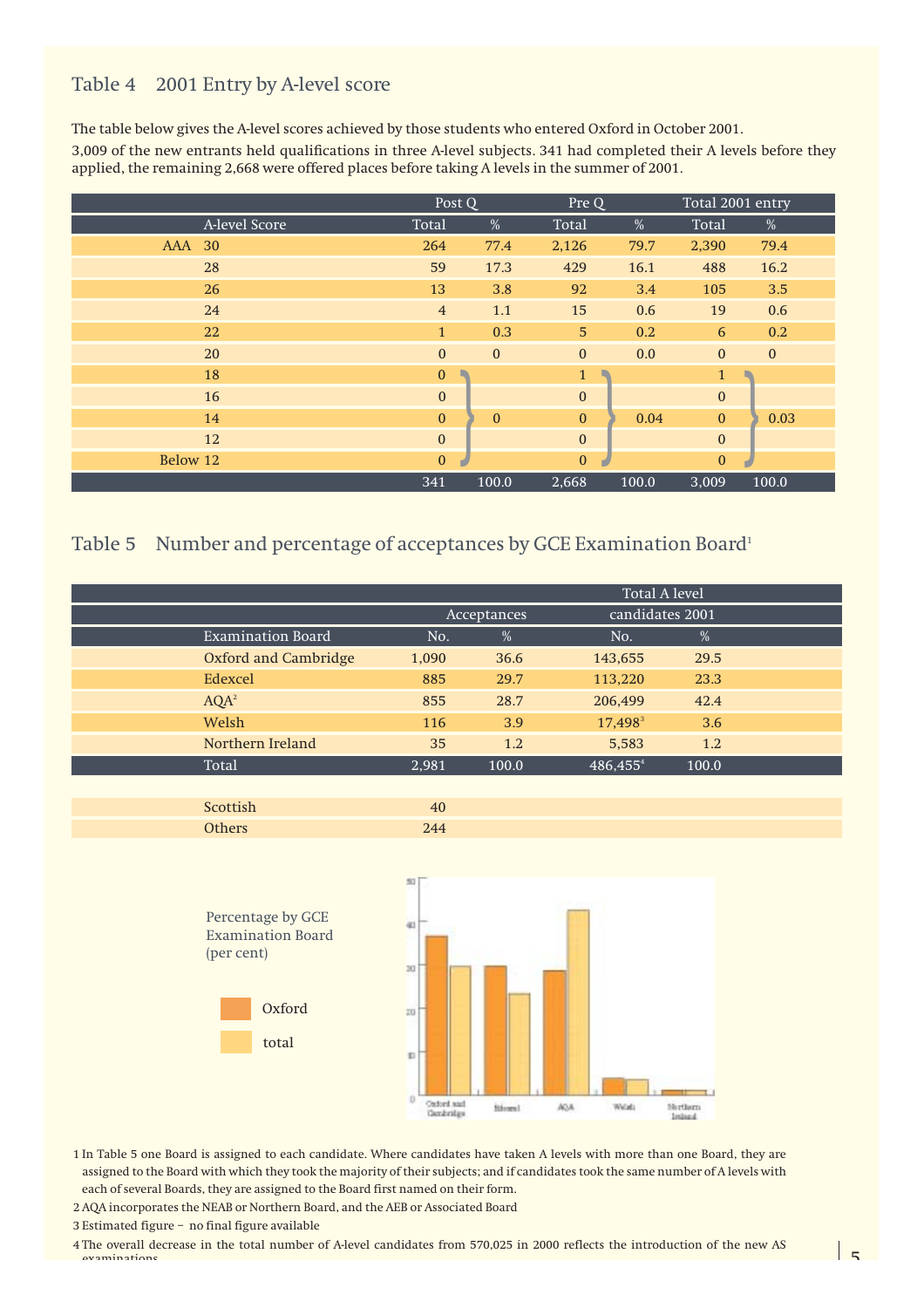## Table 6 Number of applications and acceptances per course (by year of application)

|                                                    | Applications |       | Acceptances    |              |      | Success Rate % |
|----------------------------------------------------|--------------|-------|----------------|--------------|------|----------------|
|                                                    | 2000         | 1999  | 2000           | 1999         | 2000 | 1999           |
| <b>Arts</b>                                        |              |       |                |              |      |                |
| <b>Ancient &amp; Modern History</b>                | 54           | 53    | 17             | 15           | 31.5 | 28.3           |
| Archaeology and Anthropology                       | 52           | 69    | 21             | 30           | 40.4 | 43.5           |
| <b>Classical Archaeology &amp; Ancient History</b> | 60           |       | 14             |              | 23.3 |                |
| <b>Classics</b>                                    | 175          | 196   | 118            | 127          | 67.4 | 64.8           |
| <b>Classics &amp; English</b>                      | 31           | 36    | 11             | 11           | 35.5 | 30.6           |
| <b>Classics &amp; Modern Languages</b>             | 37           | 17    | 13             | 9            | 35.1 | 52.9           |
| <b>Economics and Management</b>                    | 495          | 502   | 88             | 80           | 17.8 | 15.9           |
| English                                            | 854          | 928   | 249            | 254          | 29.2 | 27.4           |
| English & Modern Languages                         | 102          | 111   | 28             | 29           | 27.5 | 26.1           |
| European & Middle Eastern Languages                | 13           | 12    | 6              | 5            | 46.2 | 41.7           |
| <b>Fine Art</b>                                    | 104          | 103   | 17             | 19           | 16.3 | 18.4           |
| Geography                                          | 246          | 239   | 97             | 93           | 39.4 | 38.9           |
| Law                                                | 805          | 839   | 241            | 229          | 29.9 | 27.3           |
| Law with Law Studies in Europe                     | 214          | 246   | 26             | 27           | 12.1 | 11.0           |
| <b>Mathematics &amp; Philosophy</b>                | 71           | 70    | 31             | 25           | 43.7 | 35.7           |
| <b>Modern History</b>                              | 735          | 690   | 253            | 287          | 34.4 | 41.6           |
| <b>Modern History &amp; Economics</b>              | 57           | 58    | 8              | 12           | 14.0 | 20.7           |
| Modern History & English                           | 66           | 64    | 12             | 15           | 18.2 | 23.4           |
| Modern History & Modern Languages                  | 87           | 77    | 25             | 24           | 28.7 | 31.2           |
| <b>Modern History &amp; Politics</b>               | 189          | 198   | 37             | 45           | 19.6 | 22.7           |
| <b>Modern Languages</b>                            | 432          | 397   | 203            | 206          | 47.0 | 51.9           |
| Modern Languages & Linguistics                     | 11           |       | 3              |              | 27.3 |                |
| Music                                              | 114          | 89    | 60             | 49           | 52.6 | 55.1           |
| <b>Oriental Studies</b>                            | 60           | 69    | 35             | 28           | 58.3 | 40.6           |
| Philosophy & Modern Languages                      | 48           | 53    | 21             | 23           | 43.8 | 43.4           |
| <b>Philosophy &amp; Theology</b>                   | 65           | 50    | 19             | 24           | 29.2 | 48.0           |
| Physics & Philosophy                               | 48           | 46    | 10             | 16           | 20.8 | 34.8           |
| <b>PPE</b>                                         | 880          | 878   | 264            | 252          | 30.0 | 28.7           |
| Theology                                           | 92           | 66    | 47             | 42           | 51.1 | 63.6           |
| <b>Total Arts</b>                                  | 6,197        | 6,156 | 1,974          | 1,976        | 31.9 | 32.1           |
|                                                    |              |       |                |              |      |                |
| <b>Sciences</b>                                    |              |       |                |              |      |                |
| Biochemistry                                       | 202          | 157   | 93             | 91           | 46.0 | 58.0           |
| <b>Biological Sciences</b>                         | 229          | 203   | 108            | 93           | 47.2 | 45.8           |
| Chemistry                                          | 261          | 254   | 174            | 183          | 66.7 | 72.0           |
| <b>Computer Science</b>                            | 131          | 105   | 27             | 22           | 20.6 | 21.0           |
| <b>Earth Sciences (Geology)</b>                    | 51           | 74    | 26             | 30           | 51.0 | 40.5           |
| <b>Engineering Science</b>                         | 315          | 263   | 135            | 134          | 42.9 | 51.0           |
| <b>Engineering &amp; Computer Science</b>          | 60           | 55    | 14             | 13           | 23.3 | 23.6           |
| Engineering/Econ/& Management                      | 60           | 82    | 18             | 25           | 30.0 | 30.5           |
| <b>Engineering and Materials</b>                   | 13           | 6     | $\overline{4}$ | $\mathbf{0}$ | 30.8 | 0.0            |
| <b>Experimental Psychology</b>                     | 172          | 172   | 43             | 37           | 25.0 | 21.5           |
| <b>Human Sciences</b>                              | 121          | 132   | 40             | 39           | 33.1 | 29.5           |
| <b>Materials Science &amp; MEM</b>                 | 36           | 32    | 24             | 19           | 66.7 | 59.4           |
| <b>Mathematics</b>                                 | 447          | 479   | 185            | 193          | 41.4 | 40.3           |
| <b>Mathematics &amp; Computer Science</b>          | 87           | 74    | 28             | 28           | 32.2 | 37.8           |
| Medicine                                           | 563          | 532   | 148            | 117          | 26.3 | 22.0           |
| Physics                                            | 371          | 362   | 166            | 168          | 44.7 | 46.4           |
| <b>Physiological Sciences</b>                      | 33           | 32    | 16             | 13           | 48.5 | 40.6           |
| <b>PPP</b>                                         | 199          | 170   | 42             | 40           | 21.1 | 23.5           |
| <b>Total Sciences</b>                              | 3,351        | 3,184 | 1,291          | 1,245        | 38.5 | 39.1           |
| <b>TOTAL</b>                                       | 9,548        | 9,340 | 3,265          | 3,221        | 34.2 | 34.5           |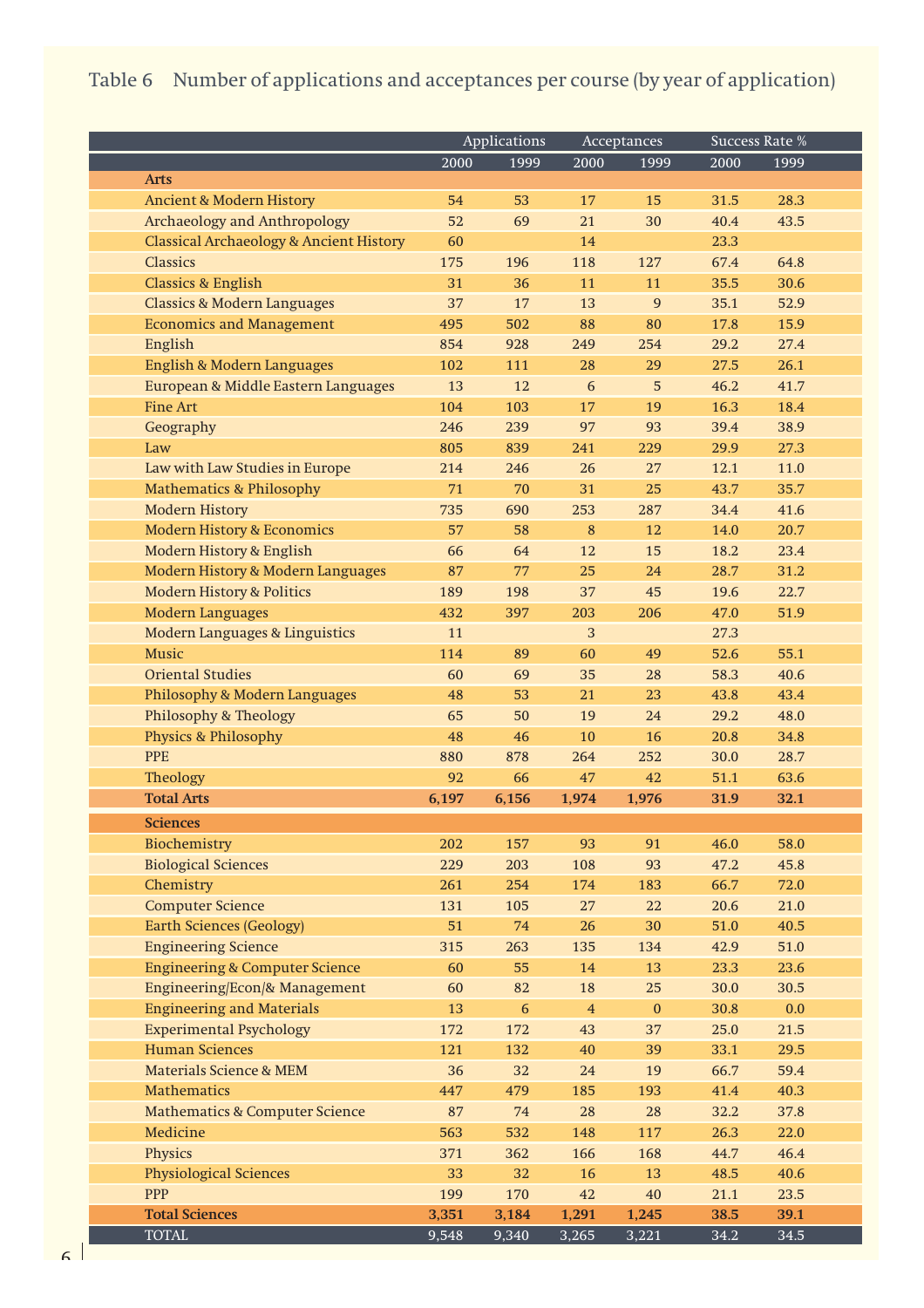#### Table 7 Acceptances by College choice for 2001 entry

|              |       | Pre Q  |      | Post O         |       | Total  |
|--------------|-------|--------|------|----------------|-------|--------|
| Accepted by  | male  | female | male | female         | male  | female |
| 1st Choice   | 1,225 | 1,150  | 168  | 157            | 1,393 | 1,307  |
| 2nd Choice   | 103   | 88     | 17   | 10             | 120   | 98     |
| 3rd Choice   | 32    | 26     | 5    | $\overline{4}$ | 37    | 30     |
| Other        | 129   | 101    | 23   | 27             | 152   | 128    |
|              | 1,489 | 1,365  | 213  | 198            | 1,702 | 1,563  |
| <b>TOTAL</b> |       | 2,854  |      | 411            |       | 3,265  |

### Table 8 Open applications

| Subject                         | number of       |  |  |  |  |
|---------------------------------|-----------------|--|--|--|--|
|                                 | open applicants |  |  |  |  |
| <b>Economics and Management</b> | 115             |  |  |  |  |
| Law                             | 108             |  |  |  |  |
| <b>PPE</b>                      | 94              |  |  |  |  |
| Medicine                        | 93              |  |  |  |  |
| English                         | 45              |  |  |  |  |
| Engineering                     | 41              |  |  |  |  |
| Physics                         | 39              |  |  |  |  |
| <b>Modern History</b>           | 31              |  |  |  |  |
| Other subjects                  | 443             |  |  |  |  |
| Total                           | 1,009           |  |  |  |  |

Candidates are given the opportunity of applying to Oxford without having to name a college of preference. A total of 1009 candidates submitted open applications. A college of preference was allocated by the Admissions Office computer which took into account the application patterns produced by the candidates who had named a college. 163 of the 1,009 who submitted open applications gained places, which is a success rate of 16.2 per cent. All colleges received some allocated candidates, the numbers ranging from 6 to 122.

#### Table 9 Applications and offers by College average 1999-2001 and for 2001 entry<sup>1</sup>

|                                | Applications and<br>offers in 2001 |                                  | 3-year average<br>of applications<br>and offers |                                                             |                       | Applications and<br>offers in 2001       |           | 3-year average<br>of applications<br>and offers |                                                       |
|--------------------------------|------------------------------------|----------------------------------|-------------------------------------------------|-------------------------------------------------------------|-----------------------|------------------------------------------|-----------|-------------------------------------------------|-------------------------------------------------------|
|                                | Applications for                   | maintained the cent<br>Offersfor | maintained they cent!<br>Applications for       | maintained (per cent)<br>maintained (per cent)<br>offersfor |                       | maintained tree cent<br>Applications for | Offersfor | maintained they cent<br>Applications for        | maintained (percent)<br>maintained there<br>Offersfor |
| <b>Balliol</b>                 | 49.6                               | 52.7                             | 52.5                                            | 51.1                                                        | Pembroke              | 45.0                                     | 54.5      | 43.6                                            | 47.5                                                  |
| <b>Brasenose</b>               | 39.8                               | 44.0                             | 40.0                                            | 41.5                                                        | Queen's               | 49.5                                     | 56.8      | 53.1                                            | 56.4                                                  |
| <b>Christ Church</b>           | 43.0                               | 38.9                             | 46.6                                            | 43.0                                                        | St Anne's             | 53.0                                     | 60.7      | 54.2                                            | 56.6                                                  |
| Corpus Christi                 | 57.3                               | 51.6                             | 60.0                                            | 55.8                                                        | St Catherine's        | 58.9                                     | 57.1      | 60.0                                            | 56.8                                                  |
| <b>Exeter</b>                  | 50.9                               | 55.6                             | 55.7                                            | 53.1                                                        | <b>St Edmund Hall</b> | 40.1                                     | 48.5      | 42.4                                            | 44.8                                                  |
| Harris Manchester <sup>2</sup> | 100.0                              | 85.7                             | 100.0                                           | 95.2                                                        | St Hilda's            | 62                                       | 59.8      | 60.5                                            | 57.2                                                  |
| Hertford                       | 69.3                               | 67.2                             | 65.2                                            | 61.1                                                        | St Hugh's             | 62.9                                     | 63.9      | 59.8                                            | 54.3                                                  |
| Jesus                          | 66.6                               | 58.3                             | 64.1                                            | 59.5                                                        | St John's             | 67.0                                     | 66.4      | 65.6                                            | 64.3                                                  |
| Keble                          | 58.4                               | 60.0                             | 60.8                                            | 59.7                                                        | <b>St Peter's</b>     | 49.6                                     | 52.8      | 46.9                                            | 50.0                                                  |
| Lady Margaret Hall             | 45.9                               | 41.2                             | 47.3                                            | 45.5                                                        | Somerville            | 54.6                                     | 61.3      | 55.1                                            | 57.6                                                  |
| Lincoln                        | 51.5                               | 57.0                             | 49.0                                            | 50.0                                                        | Trinity               | 47.1                                     | 53.6      | 42.7                                            | 46.6                                                  |
| Magdalen                       | 56.2                               | 51.9                             | 53.9                                            | 49.1                                                        | University            | 45.5                                     | 42.6      | 48.7                                            | 45.8                                                  |
| Mansfield                      | 71.4                               | 67.1                             | 66.1                                            | 68.3                                                        | Wadham                | 71.2                                     | 67.5      | 71.1                                            | 65.5                                                  |
| Merton                         | 61.0                               | 53.6                             | 65.0                                            | 56.1                                                        | Worcester             | 40.9                                     | 47.8      | 40.0                                            | 44.0                                                  |
| <b>New</b>                     | 54.0                               | 49.1                             | 54.1                                            | 49.3                                                        | Average               | 54.5                                     | 54.8      | 54.2                                            | 52.8                                                  |
| Oriel                          | 46.1                               | 44.6                             | 45.1                                            | 42.6                                                        |                       |                                          |           |                                                 |                                                       |

1 The figures relate to applicants from a school or college in the UK, but exclude international students from outside the UK 2 For mature students, aged 21 or over, only